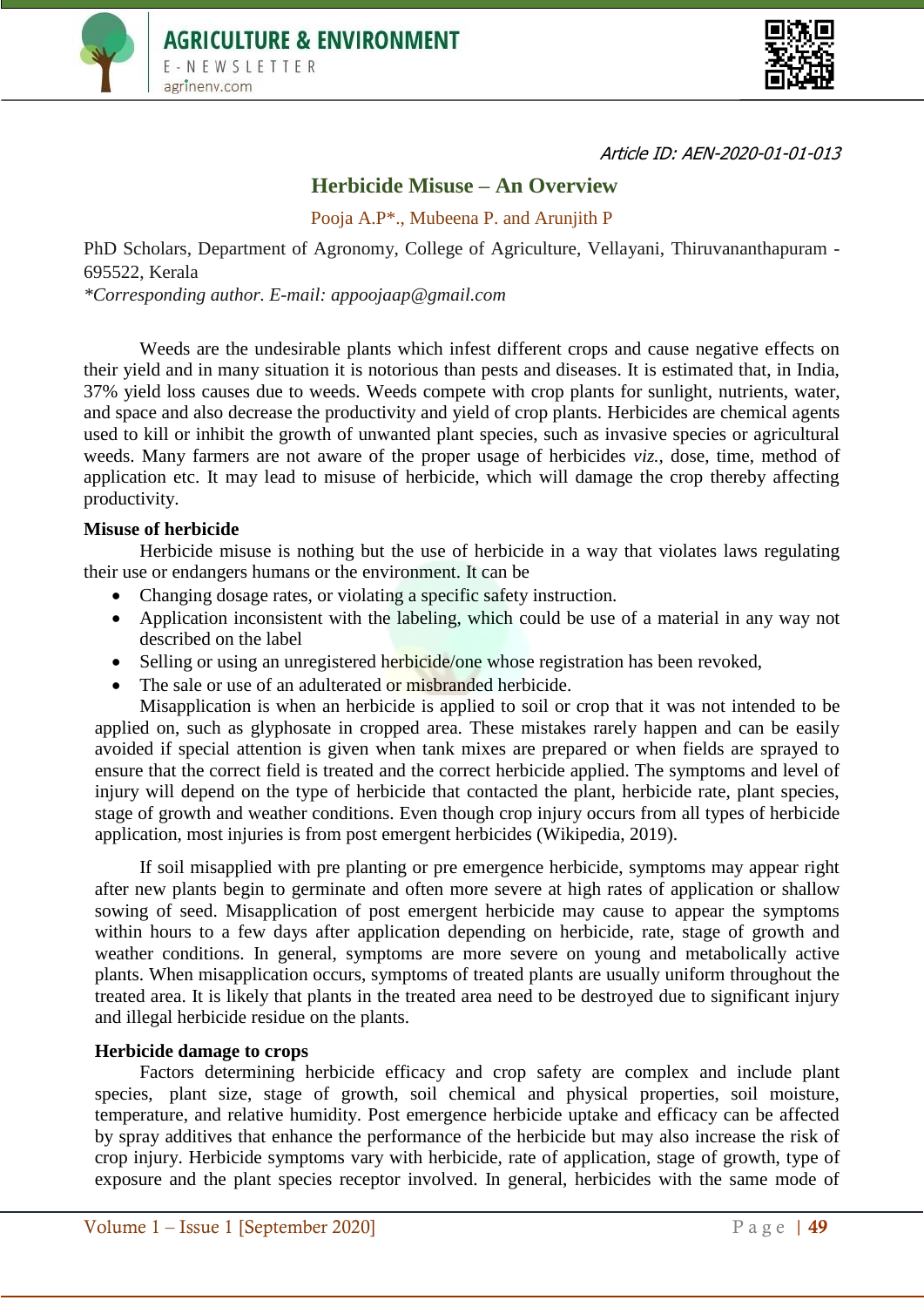



action produce similar injury symptoms, because the outward appearance of injury is a function of herbicide effect on the plant at the cellular level. Therefore, it is much easier to diagnose symptoms belonging to different herbicide modes of action than herbicides within the same modes of action. In addition, diagnosing herbicide symptoms can be difficult because herbicide symptoms may look very similar to symptoms caused by diseases, nutrient deficiencies, environmental stress and soil compaction (University of California Natural Agricultural Resources, 2019).

In general, annual plants that rapidly translocate herbicide are more susceptible to herbicide damage and may show more injury symptoms. Conversely, perennial plants tend to translocate herbicide slower than annual plants and are also able to dilute herbicide in larger biomass systems, resulting in less injury. In addition, perennial plants may have more ability to breakdown herbicide and recover from injury symptoms.

Herbicides can injure foliage, shoots, flowers, and fruits. If injury is severe enough, either from one incident or repeated exposure, it may reduce yield, produce poor fruit quality, distort ornamental or nursery plants and occasionally cause plant death.In addition, herbicides may reduce non target plant vigor, increase susceptibility to disease, and shorten the life cycle of a plant. Herbicide injury to nontarget plants also may result in illegal residues on the exposed crop. Several herbicide injury symptoms, such as general and interveinal chlorosis, mottled chlorosis, yellow spotting, purpling of the leaves, necrosis and stem dieback may result from causes other than herbicide exposure. Accurately diagnosing plants that show herbicide injury symptoms is difficult. In investigating herbicide symptoms, it is easier to accurately diagnose these symptoms from contaminated tanks, soil carryover, misapplication or sprayer overlapping than from herbicide drift.

# **Herbicide drift**

Drift is defined as physical movement of an herbicide through air, at the time of application or soon thereafter, to any site other than that intended. The three ways herbicides may move to nontarget areas are physical spray-particle drift, vapor drift, and herbicide-contaminated soil.

## **a) Physical spray-particle drift**

Physical spray-particle drift is the off-target movement of fine droplets generated during herbicide misapplication. Small droplets are produced when herbicides are applied with small nozzle tips at high pressure and low spray volume. The distance that droplets may travel depends on droplet size, with smaller droplets traveling farther than larger droplets. High wind speed, low relative humidity, high temperatures, and height above the ground where the herbicide is released also may increase herbicide drift.

## **b) Vapor drift**

Vapor drift or volatility refers to the ability of an herbicide to vaporize and mix freely with air. The amount of vapor drift varies depending on herbicide, formulation and weather and soil conditions. Some herbicides are more volatile than others. Volatile herbicides may produce vapors that can be carried great distances from the target area to other crop sites.

## **c) Herbicide contaminated drift**

Herbicide may drift from a treated site by adhering to soil particles and traveling as herbicide-contaminated soil. Herbicide may contaminate soil in several ways: when it is applied directly to the soil, when foliar applications are not intercepted by the foliage or when herbicide is washed off foliage by rain or overhead irrigation.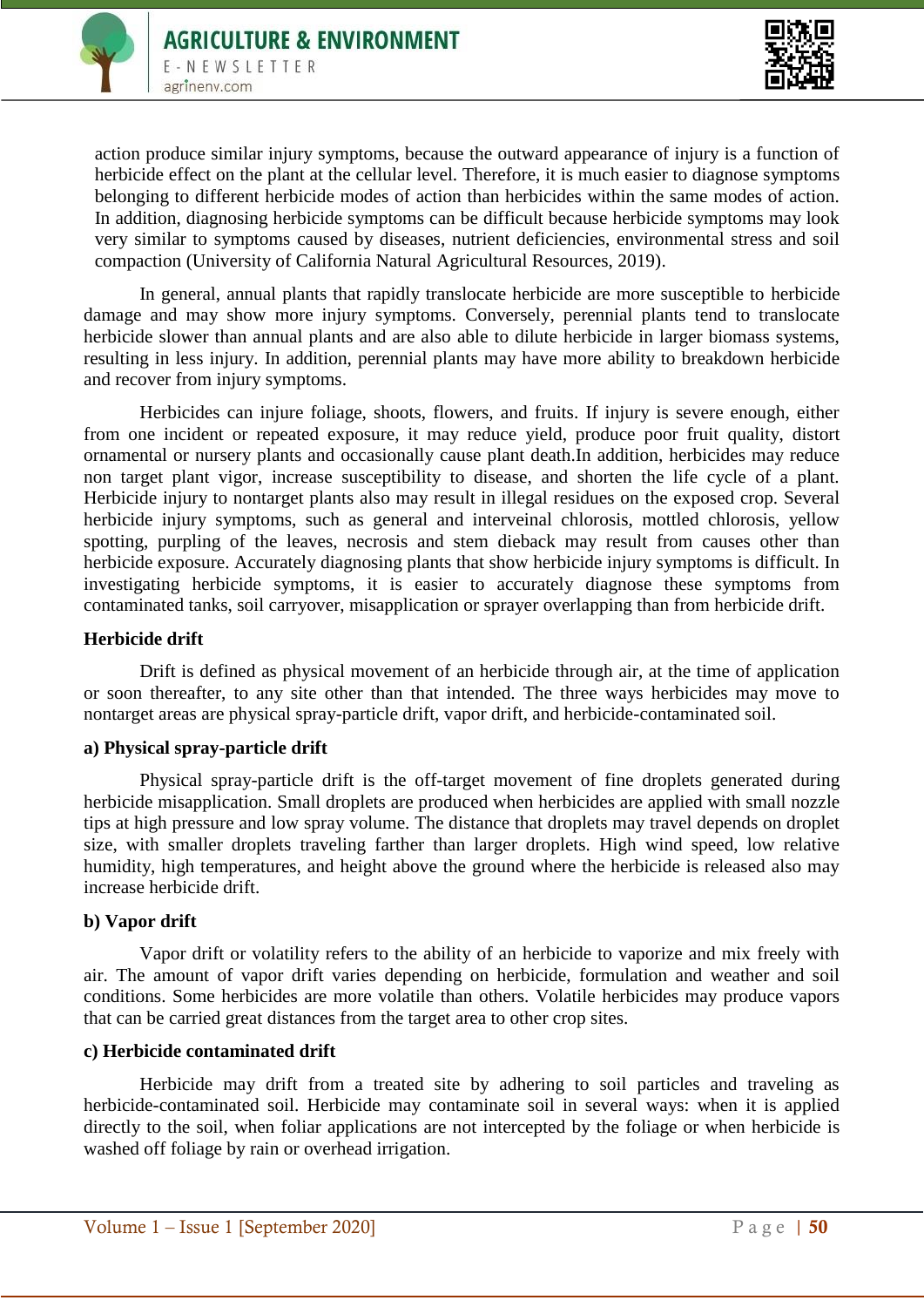



## **Preventing herbicide drift injury**

Awareness is the key to preventing herbicide drift. Once applicators are aware of the hazards and possible consequences of misuse, they can take several steps to prevent problems:

- Learn the locations of sensitive crops in the area. Avoid herbicide application near sensitive plants or select herbicides that do not cause injury to nearby plants.
- Herbicide labels warn applicators to avoid using herbicides in the vicinity of susceptible crops. Therefore, it is important to be aware of any sensitive crops grown close to herbicide application. Although there is no legal obligation for herbicide applicators to consult and cooperate with neighbors in matters of herbicide use, it is advisable to do so.
- Leave a buffer zone between treated fields and sensitive plants. Herbicide labels may specify the width of the buffer zone. The buffer zone will allow larger droplets to settle before reaching sensitive plants.
- Avoid the use of highly volatile formulations of herbicides in any area near sensitive crops.
- Do not apply herbicides when wind is blowing toward sensitive plants. Apply herbicides when a light breeze is blowing away from sensitive crops.
- Use sprayer application techniques that minimize the production of fine droplets. Selecting proper spray tips, lower spray pressures, and using drift reducing agents will decrease the number of fine droplets. Use wide-angle nozzles, keep the nozzles close to the soil and keep the boom stable.
- It is also important to use lower application speeds.
- Use spray additives within label guidelines to reduce production of small spray droplets..
- In the case of trees or vines exposed to herbicide drift, consider pruning off the affected leaves or branches to prevent the spread of the herbicide into the plant.
- Read and follow the directions on product labels.

## **Herbicide contaminated tank**

Herbicide symptoms may occur when the sprayer is not properly cleaned after a previous herbicide application. Sprayer contamination is problematic in highly diversified cropping systems. This problem can be easily avoided by ensuring that sprayers are properly cleaned between different herbicide tank loads. Herbicide symptoms from sprayer contamination can occur up to several months after using the uncleaned sprayer, since dry herbicide particles can be dissolved causing symptoms.

In general, post emergent herbicides sprayed directly on the crop foliage have greater potential injury than soil applications, especially when surfactant or adjuvants are included to enhance herbicide spread or uptake. Injury from sprayer contamination can affect crop growth and development for several weeks after application and in severe cases can reduce crop yields. Always follow the herbicide label for directions and recommendations for the best method and cleaning agent to use when cleaning out the spray equipment. Consult labels for the products that were previously in the tank and for the products that will be used for the next application. Rinsing with just water may not remove the residue and the herbicide may remain tightly adsorbed in the sprayer through several loads. Further loads that contain other herbicides, oils, fertilizers, or basic pH blend may cause the herbicide to desorb, disperse into the spray solution, and damage susceptible crops.

## **Herbicide carryover**

Herbicide residues may persist in the soil and affect susceptible crops for one or more years following application. Crop sensitivity depends on the crop, soil properties, soil moisture and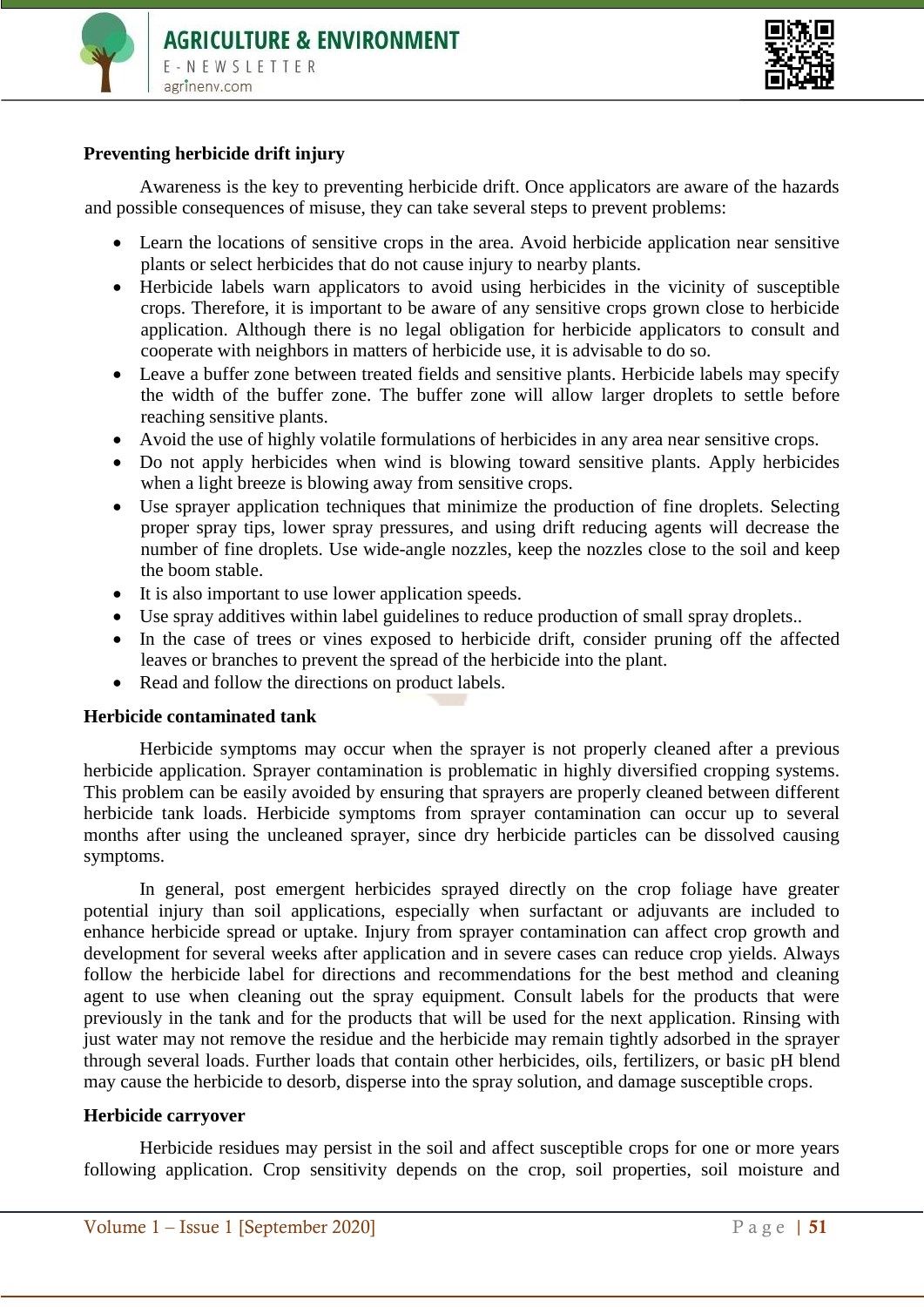



temperature and herbicide. Crop injury from herbicide residue in the soil, however is not restricted to persistent residual herbicides applied the previous year. It may happen from herbicide applied to burndown weeds before planting. For example, dicamba and 2,4-D applied to burndown weeds before cotton or soybean planting may severely injure these crops. Herbicide labels often provide guidelines on intervals between herbicide application and the planting of sensitive crops.

Herbicide carryover can have considerable field variation in acreage affected and severity of plant injury. Injury can occur anywhere in the field and may be patchy. Uneven plant stands can affect crop maturity. Areas of low organic matter, headlands, corners or overspray may have more symptoms.

# **Why less chance for herbicide residue in crop produce especially grains???**

If the herbicide molecule was to reside in the crop plants as residue, the plant should die before reaching the grain or fruit formation stage in the first instance. But still some herbicide may persist in crop plants in minute amounts if their mode of action was such that they escape their complete metabolism in plants by bonding themselves with the plant cell proteins and other molecules in intact forms. The chance of residue is very less because the when a herbicide enters the crop plant it will either degrade it fast enough or it will deactivate by any mechanism so that residue won't be remaining.

## **Safe herbicide use**

Correct use is essential to ensure that chemical residues on crops do not exceed the limits set by law. Recommended herbicides do not generally injure people, livestock, wildlife, or crops if used properly and if recommended precautions are observed. However, any herbicide is potentially dangerous if improperly handled or used (Pennstate Extension, 2019).

## **Follow these basic herbicide safety procedures:**

- Make sure that you are familiar with current federal and state herbicide laws and regulations and that you have a license if required.
- Avoid drift of spray or dust that may endanger other crops or animals. Cover feed pans, troughs, and watering tanks in livestock areas; protect beehives.
- To protect yourself and others, follow all safety precautions on the label. Know and observe the general rules for safe herbicide use, and record the date, time, location, and amount of each herbicide used.
- Wear protective clothing and use protective equipment according to instructions on the herbicide label.
- Never eat, drink, or smoke while applying herbicides.
- Avoid spilling spray materials on skin or clothing. If such an accident occurs, wash immediately with soap and water.
- Bath after applying herbicides and change into freshly laundered clothing. Wash clothing after applying herbicides, keeping in mind that, until laundered, such clothing must be handled according to the same precautions as the herbicide itself. Wash herbicidecontaminated clothing apart from other laundry, and take care in disposing of the wash water.
- The place should be out of reach for the children and animals.
- The place should be locked, secured and ventilated.
- Highlight the place with following posters- "WARNING", "POISON", "NO SMOKING", "NO DRINKING", "NO EATING", "DO NOT TOUCH".